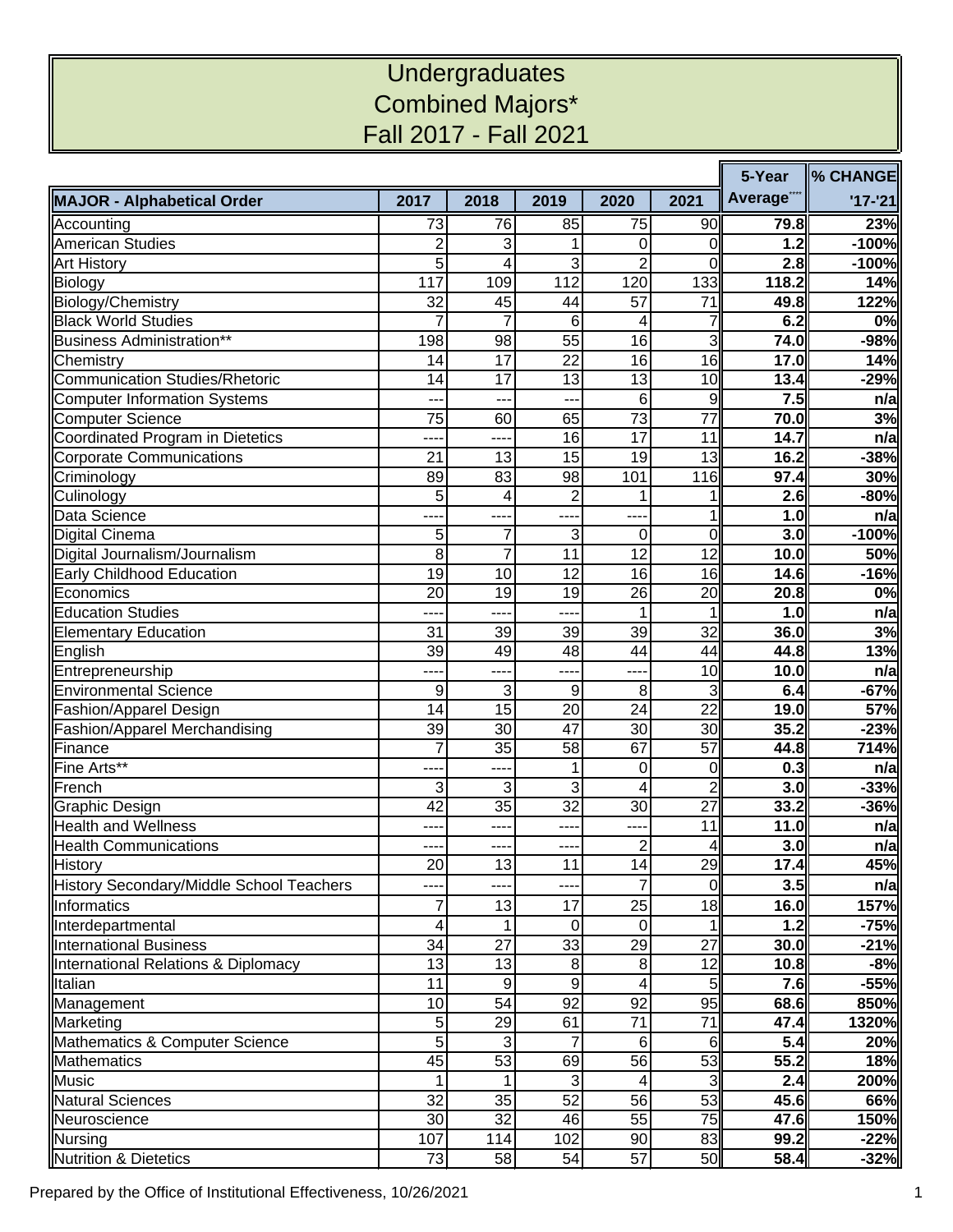|                                             |                 |                 |                  |                 |                 | 5-Year                 | ll% CHANGE  |
|---------------------------------------------|-----------------|-----------------|------------------|-----------------|-----------------|------------------------|-------------|
| <b>MAJOR - Alphabetical Order</b>           | 2017            | 2018            | 2019             | 2020            | 2021            | Average <sup>***</sup> | $'17 - '21$ |
| Painting & Drawing                          | 4               | $\vert 4 \vert$ | 2                | 2               | 3               | 3.0 <sub>l</sub>       | $-25%$      |
| Philosophy                                  | 8               | 8 <sup>1</sup>  | 8                | 6               | 3               | 6.6                    | $-63%$      |
| Photo-Cinema                                | ---             | ---             | 3                | 7               | 5               | 5.0                    | n/a         |
| Photography**                               | 1               | 0               | 1                | 1               | ---             | 0.8                    | n/a         |
| <b>Political Science</b>                    | 31              | 40              | 34               | 29              | 24              | 31.6                   | $-23%$      |
| Psychology                                  | 135             | 132             | 155              | 172             | 165             | 151.8                  | 22%         |
| RN to BSN Option                            |                 | ---             |                  | 4               | $\Omega$        | 3.7                    | n/a         |
| Sculpture                                   | 3               | $\overline{2}$  | 1                | 0               | $\overline{0}$  | 1.2                    | $-100%$     |
| <b>Secondary Education</b>                  | ---             | ---             | ---              | 3               | 1               | 2.0                    | n/a         |
| Sociology                                   | 90              | 79              | 72               | 74              | $\overline{77}$ | 78.4                   | $-14%$      |
| Spanish                                     | 33              | 29              | 31               | 31              | 32              | 31.2                   | $-3%$       |
| Special Education                           |                 | $\overline{2}$  | 7                | 8               | 12              | 7.3                    | n/a         |
| Study of Women & Gender                     | $\overline{7}$  | $\overline{5}$  | $\overline{7}$   | 5               | 3               | $\overline{5.4}$       | $-57%$      |
| <b>Theatre Arts</b>                         | 10              | 8               | 7                | 7               | 6               | <b>7.6</b>             | $-40%$      |
| Theology                                    | 3               | $\overline{3}$  | $6 \overline{6}$ | 6 <sup>1</sup>  | 51              | 4.6                    | 67%         |
| <b>Traditional Undergraduate Sub-Total</b>  | 1,610           | 1,555           | 1,744            | 1,752           | 1,766           | 1,685.4                | 10%         |
| Coordinated Program Dietetics               | 19              | 5               |                  |                 |                 | 12.0                   | $-100%$     |
| Individualized Supervised Practice Pathways | 7               | 8               | 2                | $\overline{2}$  | $\overline{2}$  | 4.2                    | $-71%$      |
| <b>AND Cert-Nutrition and Dietetics</b>     | 21              | 18              | 20               | 27              | 22              | 21.6                   | 5%          |
| Pre-Medical Studies                         | 48              | 46              | $\overline{52}$  | $\overline{58}$ | 38              | 48.4                   | $-21%$      |
| Post-Baccalaurate Program Sub-Total         | 95              | $\overline{77}$ | 74               | 87              | 62              | 79.0                   | $-35%$      |
| <b>Human Services</b>                       | 19              | 13              | 11               | 8 <sup>1</sup>  | 3               | 10.8                   | $-84%$      |
| <b>Legal Studies</b>                        | 20 <sup>1</sup> | 18              | 18               | 12              | 14              | 16.4                   | $-30%$      |
| <b>Sustainability Studies</b>               |                 |                 |                  |                 |                 | 1.0                    | n/a         |
| <b>CASS Non-Traditional Sub-Total</b>       | 39              | 31              | 29               | 20              | 18 <sup>l</sup> | 27.4                   | $-54%$      |
| <b>TOTAL</b>                                | 1,744           | 1,663           | 1,847            | 1,859           | 1,846           | 1,791.8                | 6%          |

\*Combined total of first - fourth majors. Excludes "Undeclared."

\*\* Not currently an active major at Dominican University or being phased out.

\*\*\* Averages are based on the number of years that programs have been in existence since Fall 2017.

In FA21, Trad. Undergraduates (RCAS,BSB,SOE,BCHS,SOIS) declared 1,607 first majors, 153 second majors and 6 third majors.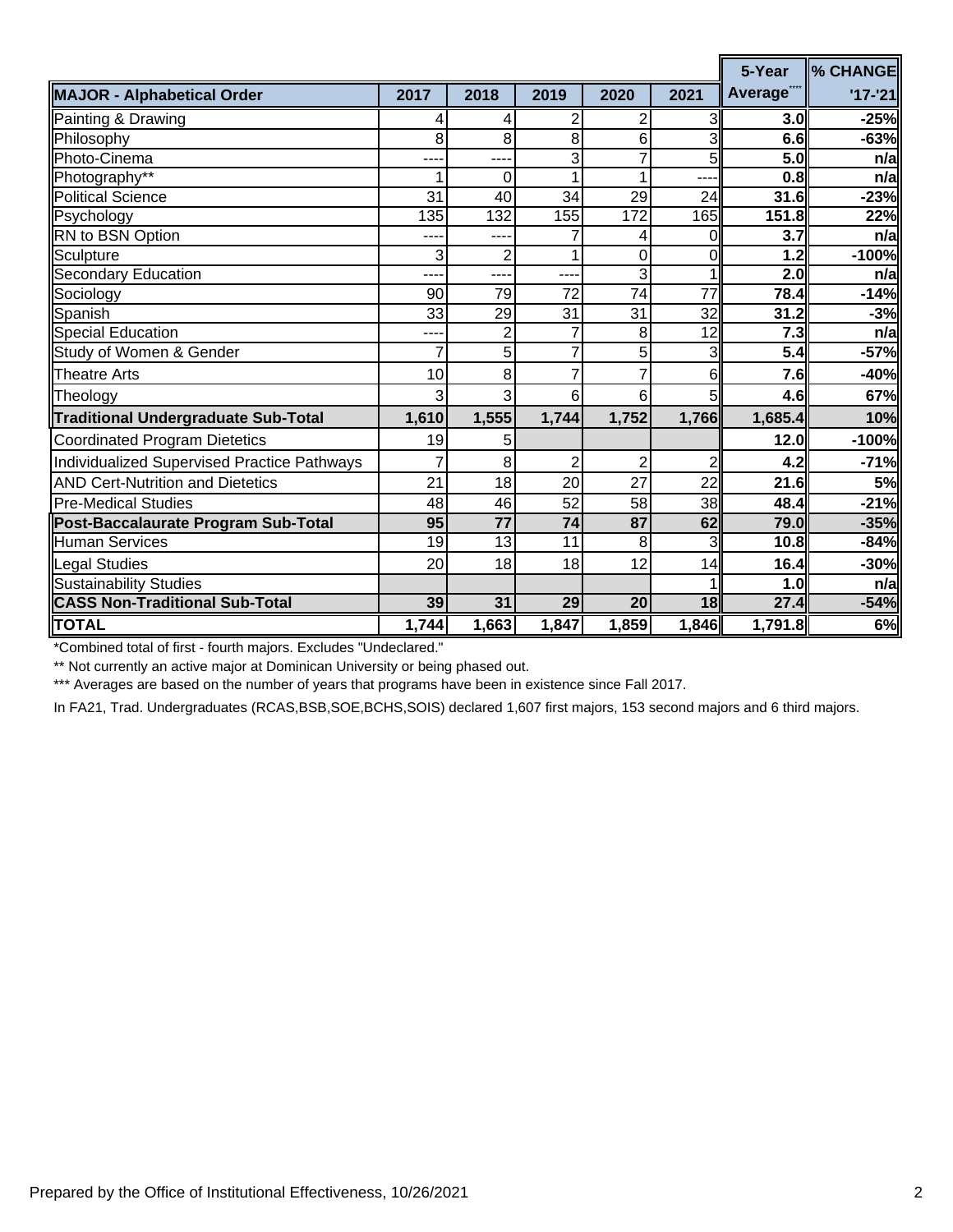## **Undergraduates** Combined Majors\* Fall 2017 - Fall 2021

|                                          |                 |                 |                 |                 |                 |                   | Rank                    |
|------------------------------------------|-----------------|-----------------|-----------------|-----------------|-----------------|-------------------|-------------------------|
| <b>MAJOR - Rank Order</b>                | 2017            | 2018            | 2019            | 2020            | 2021            | Average"          | Order                   |
| Psychology                               | 135             | 132             | 155             | 172             | 165             | 151.8             |                         |
| <b>Biology</b>                           | 117             | 109             | 112             | 120             | 133             | 118.2             | $\overline{\mathbf{c}}$ |
| <b>Nursing</b>                           | 107             | 114             | 102             | 90              | 83              | 99.2              | 3                       |
| Criminology                              | 89              | 83              | 98              | 101             | 116             | 97.4              | 4                       |
| Accounting                               | 73              | 76              | 85              | 75              | 90              | 79.8              | $\overline{\mathbf{5}}$ |
| Sociology                                | 90              | 79              | 72              | 74              | 77              | 78.4              | $6\phantom{a}$          |
| Business Administration**                | 198             | 98              | 55              | 16              | 3               | 74.0              | $\overline{\mathbf{7}}$ |
| <b>Computer Science</b>                  | 75              | 60              | 65              | 73              | $\overline{77}$ | 70.0              | 8                       |
| Management                               | 10              | 54              | 92              | 92              | 95              | 68.6              | 9                       |
| <b>Nutrition &amp; Dietetics</b>         | 73              | 58              | 54              | 57              | 50              | 58.4              | 10                      |
| <b>Mathematics</b>                       | 45              | 53              | 69              | 56              | 53              | $\overline{55.2}$ | 11                      |
| Biology/Chemistry                        | $\overline{32}$ | 45              | 44              | $\overline{57}$ | $\overline{71}$ | 49.8              | $\overline{12}$         |
| Neuroscience                             | 30              | 32              | 46              | 55              | 75              | 47.6              | 13                      |
| Marketing                                | 5               | 29              | 61              | $\overline{71}$ | $\overline{71}$ | 47.4              | $\overline{14}$         |
| <b>Natural Sciences</b>                  | $\overline{32}$ | $\overline{35}$ | 52              | 56              | 53              | 45.6              | 15                      |
| English                                  | 39              | 49              | 48              | 44              | 44              | 44.8              | $\overline{16}$         |
| Finance                                  | 7               | 35              | 58              | 67              | 57              | 44.8              | $\overline{17}$         |
| <b>Elementary Education</b>              | 31              | $\overline{39}$ | 39              | 39              | $\overline{32}$ | 36.0              | $\overline{18}$         |
| Fashion/Apparel Merchandising            | 39              | 30              | 47              | 30              | 30              | 35.2              | 19                      |
| Graphic Design                           | 42              | 35              | 32              | 30              | 27              | 33.2              | 20                      |
| <b>Political Science</b>                 | 31              | 40              | 34              | $\overline{29}$ | 24              | 31.6              | $\overline{21}$         |
| Spanish                                  | 33              | 29              | 31              | 31              | 32              | 31.2              | 22                      |
| <b>International Business</b>            | 34              | 27              | 33              | 29              | 27              | 30.0              | 23                      |
| Economics                                | 20              | 19              | 19              | 26              | 20              | 20.8              | $\overline{24}$         |
| Fashion/Apparel Design                   | 14              | 15              | 20              | 24              | 22              | 19.0              | $\overline{25}$         |
| History                                  | 20              | 13              | 11              | 14              | 29              | 17.4              | $\overline{26}$         |
| Chemistry                                | 14              | 17              | 22              | 16              | 16              | 17.0              | 27                      |
| <b>Corporate Communications</b>          | $\overline{21}$ | 13              | $\overline{15}$ | 19              | 13              | 16.2              | $\overline{28}$         |
| Informatics                              | 7               | 13              | 17              | 25              | 18              | 16.0              | $\overline{29}$         |
| Coordinated Program in Dietetics         | ---             | ----            | 16              | 17              | 11              | 14.7              | 30                      |
| Early Childhood Education                | 19              | 10              | 12              | 16              | 16              | 14.6              | $\overline{31}$         |
| Communication Studies/Rhetoric           | 14              | 17              | 13              | 13              | 10              | 13.4              | 32                      |
| <b>Health and Wellness</b>               |                 | ---             | ---             | ---             | 11              | 11.0              | 33                      |
| International Relations & Diplomacy      | 13              | 13              | 8               | 8               | 12              | 10.8              | 34                      |
| Digital Journalism/Journalism            | 8               | 7               | 11              | $\overline{12}$ | $\overline{12}$ | 10.0              | 35                      |
| Entrepreneurship                         |                 |                 |                 |                 | 10              | 10.0              | 36                      |
| Italian                                  | 11              | 9               | 9               | 4               | 51              | 7.6               | 37                      |
| <b>Theatre Arts</b>                      | 10              | 8               | 7               | 7               | 6               | 7.6               | 38                      |
| Computer Information Systems             |                 | ---             |                 | 6               | 9               | 7.5               | 39                      |
| Special Education                        | ---             | $\mathbf 2$     | 7               | 8               | 12              | 7.3               | 40                      |
| Philosophy                               | 8               | 8               | 8               | 6               | 3               | 6.6               | 41                      |
| <b>Environmental Science</b>             | 9               | 3               | 9               | 8               | 3               | 6.4               | 42                      |
| <b>Black World Studies</b>               |                 | $\overline{7}$  | 6               | 4               |                 | 6.2               | 43                      |
| Mathematics & Computer Science           | 5               | 3               | 7               | 6               | 6               | 5.4               | 44                      |
| Study of Women & Gender                  |                 | 5               | 7               | 5               |                 | 5.4               | 45                      |
| Photo-Cinema                             | ---             | ---             | 3               | $\overline{7}$  | 5               | 5.0               | 46                      |
| Theology                                 | 3               | 3               | 6               | 6               | 51              | 4.6               | 47                      |
| RN to BSN Option                         | ---             | ----            |                 | 4               | $\overline{0}$  | 3.7               | 48                      |
| History Secondary/Middle School Teachers | ---             | ----            |                 | 7               | $\overline{0}$  | $\overline{3.5}$  | 49                      |